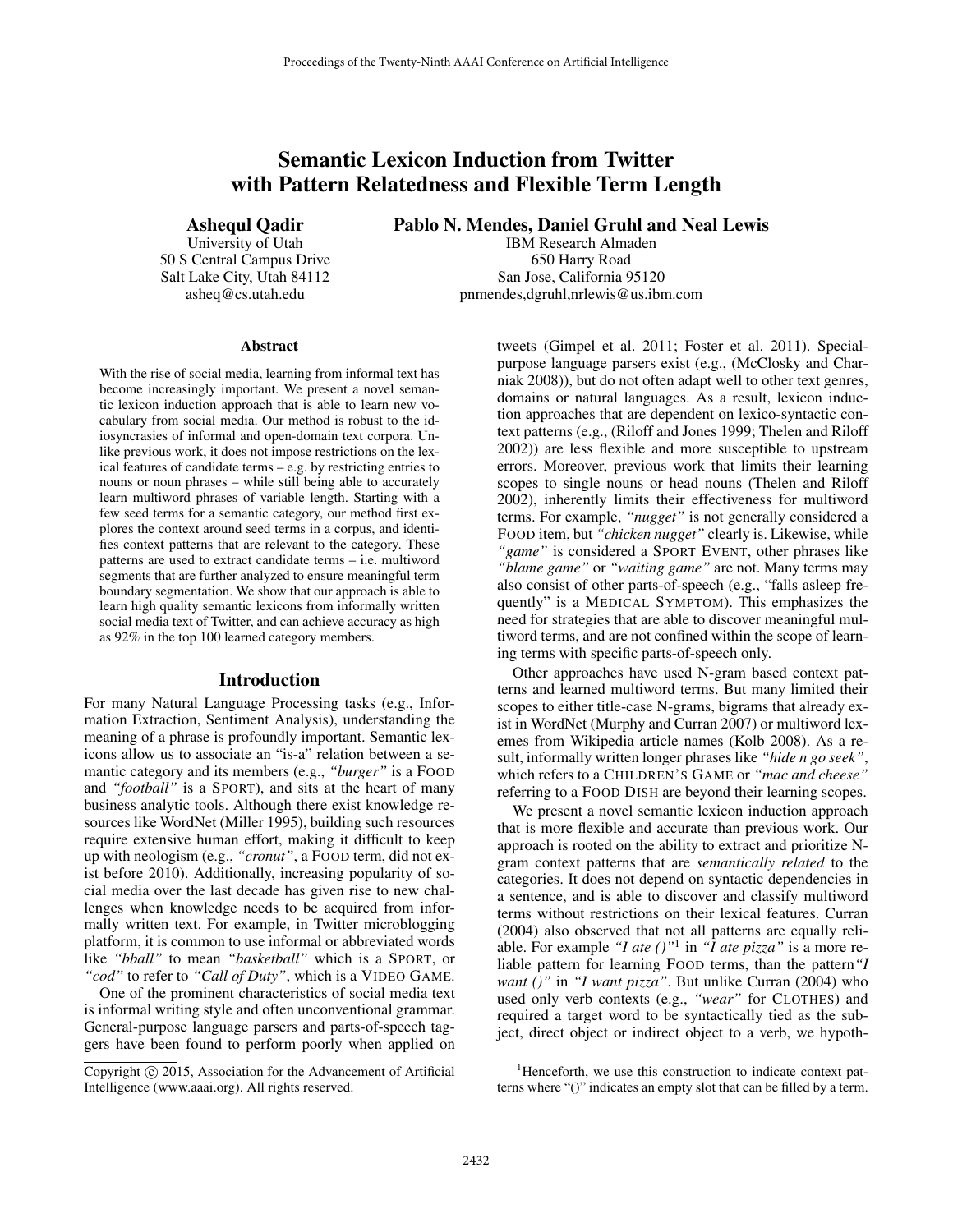esize that any semantically related word regardless of its parts-of-speech and syntactic ties is capable of providing dependable context when the same context is also found with known category terms. Budanitsky and Hirst (2006) defined semantically related entities as either semantically similar (e.g., *"bank"*-*"trust company"*), or dissimilar (e.g., *"paper"*-*"pencil"*) entities, that are associated with each other by any functional, meronymy, antonymy, frequent association, etc. relations. We use this definition for words instead of entities (e.g., *"restaurant"*, *"baked"*, *"delicious"*, *"chef"*, etc. for learning FOOD terms).

The second observation we make is that the patterns that appear on the left, right or around a potential category term are often also frequent with other members of the same category. For example, we would expect to find contexts such as *"I ate ()"* and *"() were delicious"* with *"chicken wings"* and *"pizza slices"* alike. But while *"I ate (chicken wings at) ..."* will likely be found in a sentence, *"(chicken wings at) were delicious"* will be unlikely, and this can help us eliminate "chicken wings at" as a FOOD term. Based on this hypothesis, we introduce a method to select candidate category terms that have more probable term boundaries than others.

We show that our novel contribution of using the semantically related words to find and rank candidates along with the method for term selection with suitable boundary yield accuracy as high as 92% in the top 100 learned category members, and is able to learn many multiword terms that were beyond the scope of previous work.

# Related Work

One of the important considerations in lexicon induction $2$  research is the discovery of new candidate terms. Non-iterative methods experimented with noun phrase chunks and distributional similarity (Pantel et al. 2009), exploited list structures in text (Sarmento et al. 2007) and web pages (Wang and Cohen 2007), and also used N-gram context patterns from web search query logs (Paşca 2007).

Another line of work which uses iterative bootstrapped learning techniques, starts with a few seed words for a semantic category and iteratively adds new terms to the learned lists. For discovering new candidates, these methods have considered nouns that appeared near seeds (Riloff and Shepherd 1997) or utilized compound nouns and other syntactic constructions (Roark and Charniak 1998). Other works exploited syntactic heuristics (Phillips and Riloff 2002), lexico-syntactic patterns (Riloff and Jones 1999; Thelen and Riloff 2002), weighted context N-grams of seeds (Murphy and Curran 2007; McIntosh and Curran 2008), pre-designed and automatically learned context patterns (Pasca 2004), domain-specific extraction patterns (Etzioni et al. 2005) and doubly anchored hyponym patterns (Kozareva, Riloff, and Hovy 2008). Although many focused solely on learning single nouns (e.g., (Thelen and Riloff 2002)), some approaches also learned multiword terms using pre-designed context patterns and exploiting web as a corpus (e.g., (Kozareva, Riloff, and Hovy 2008; Paşca 2007)) and list structures (e.g., (Sarmento et al. 2007;

Wang and Cohen 2007)) in Wikipedia or web pages. In other cases, researchers also learned multiword terms using title-case N-grams or bigrams that already exist in WordNet (Murphy and Curran 2007), or multiword lexemes that exist in other resources or can be found as Wikipedia articles names (Kolb 2008). These approaches primarily benefited from the vast information in the web, or special structures expected in corpus. As a result, these approaches may not directly apply to tweets which are short in nature, and are well known for informal writing practices.

A well acknowledged concern about the iterative learning methods is that noisy inclusion of new category members affects successive iterations and may result in semantic drift. Thelen and Riloff (2002) learned multiple categories simultaneously to restrict candidate term space of each category. Murphy and Curran (2007) used mutual exclusion bootstrapping to minimize semantic drift for both terms and contexts. McIntosh and Curran (2009) reduced semantic drift with bagging and distributional similarity. McIntosh (2010) introduced negative categories when semantic drift has occurred. Carlson et al. (2009) simultaneously learned classifiers constrained with entity relations. Qadir and Riloff (2012) designed an ensemble of component learning systems to learn only the category members that have consensus of the components. Although iterative learning is beyond the scope of our current research, it is a potential extension to our approach, and we consider it as a promising future work direction.

Kolb (2008) presented DISCO, a distributional similarity based method to determine semantic similarity between a pair of words using second order word cooccurrences, and semantic relatedness, using first order word co-occurrences.<sup>3</sup> Our work differs as we use semantically related words for the task of semantic lexicon induction. More recently, De Benedictis, Faralli, and Navigli (2013) presented GlassBoot, a minimally-supervised bootstrapping algorithm that acquires domain glossaries from the web, and exploits learned glosses to extract term hypernyms. Their method is web specific and leverages html block elements to determine boundaries for term glosses. The method also inherently expects that the gloss of a term is explicitly written in the web by someone. As such characteristics are unlikely to be frequent for tweets, it may not directly apply. Additionally, one may not always expect to find explicitly written glosses for informal terms with creative spelling, as can be commonly found in Twitter short messages.

While many research used domain specific text corpora to expand their domain specific lexicons, others used crossdomain text such as Wikipedia or used the Web as a corpus. To the best of our knowledge, we are the first to learn semantic lexicons from tweets where many category terms are informally expressed, and so are their contexts where the terms appear. Coden et al. (2012) used N-gram context patterns and learned drug lexicons from clinical progress notes, which are also expected to contain text that does not always

<sup>2</sup>Also sometimes addressed as *Set Expansion*.

<sup>3</sup>Kolb (2008) defined *semantically similar* words as words that can be substituted in the same context, which they mentioned must not be true for *semantically related* words.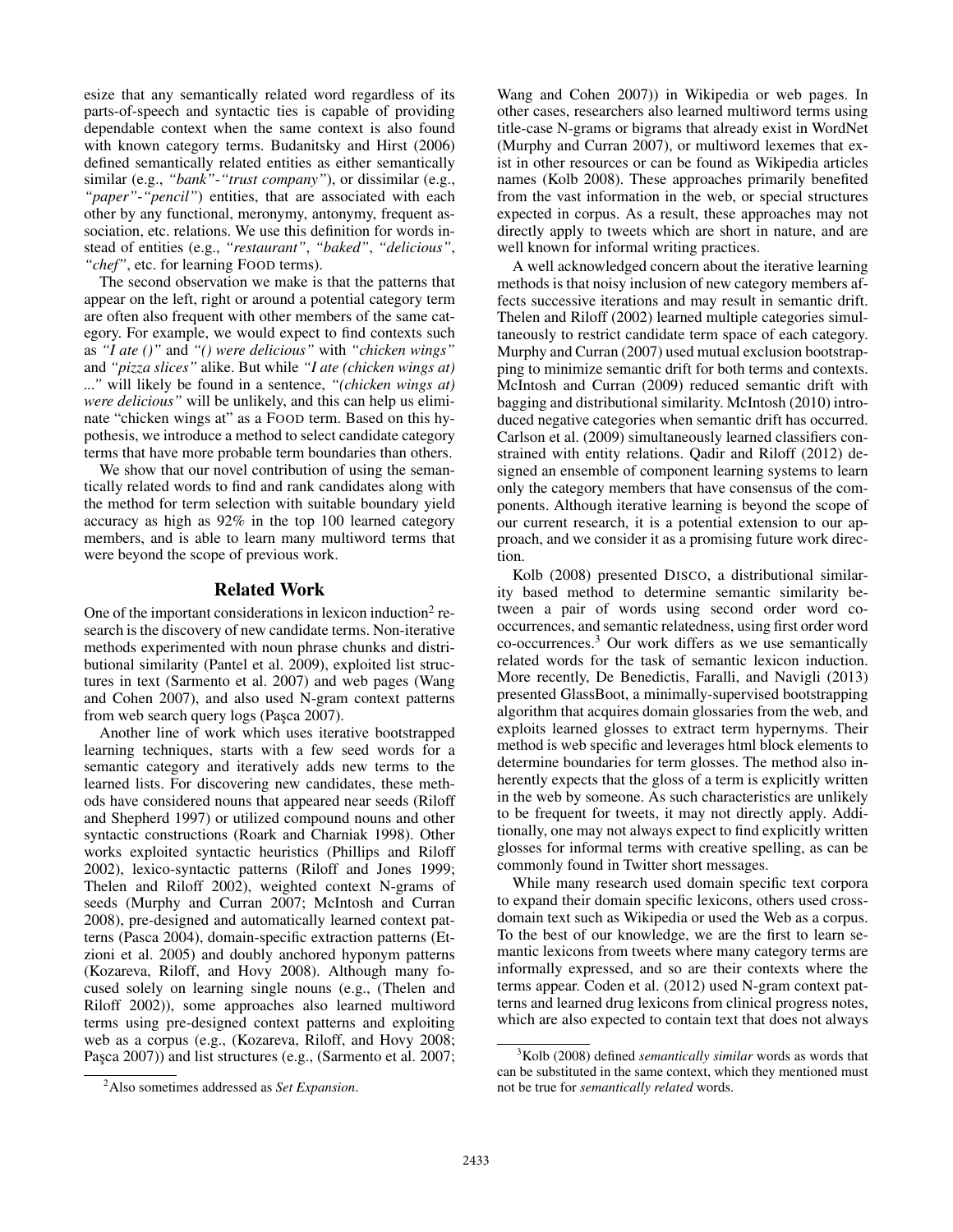follow formal English grammar, contains misspellings and abbreviations, much like tweets. However, our approach is substantially different from previous work as we use semantically related words to determine which context patterns are more reliable for better candidate discovery. Additionally, we do not impose restriction on lexical features (e.g., partsof-speech) of terms, and present a novel method to automatically select candidates with suitable term boundaries based only on context patterns learned from seed terms.

## Semantic Lexicon Induction

Our goal is: given a semantic category  $C$  and a set of seed terms  $s \in S_c$  such that every s is associated with C with an *"is a"* relation, we expand  $S_c$  by learning new terms  $t \in T$ where  $T$  is the set of all terms in a corpus, such that  $t$  is also associated with C with an *"is a"* relation. Each of s and t is comprised of a sequence of words  $w_{1...n}$  where n is not pre-determined. That is,  $n$  is a parameter to the algorithm so that the algorithm can learn terms of size 1, 2, 3, up to length n. Although in our experience  $n = 6$  has been sufficient in most cases, it can be set arbitrarily high.

### Semantic Categories

For this research, we experimented with 3 semantic categories<sup>4</sup> that we expect people to generally talk about in Twitter among other topics. These 3 categories are:

Food & Drinks: General food terms (e.g., *pizza*, *cake*) and drinks (e.g., *water*, *wine*). We also include food ingredients (e.g.,*salt*), food nutrients (e.g., *carbohydrates*, *proteins*) as well as common food metonyms by nationality (e.g., *mexican*, *chinese*) and brand names (e.g., *nutella*, *cheetos*). We do not include possible metonymic terms that are more ambiguous in the context of FOOD & DRINKS, such as, restaurant names (e.g., *McDonalds, Taco Bell*) 5 .

Games & Sports : Indoor and outdoor sports (e.g., *soccer*, *baseball*, *table tennis*), as well as different types of games such as board games (e.g., *chess*), card games (e.g., *poker*, *uno*), video games (e.g., *tomb raider*, *call of duty*), etc. We also include sports events (e.g., *olympics*, *marathon*), but exclude possible metonyms that are ambiguous in the context of SPORTS & GAMES such as league names (e.g., *NFL*) and general outdoor activities that are not normally considered as sports (e.g., *camping*, *hiking*).

Vehicles: General vehicle terms (e.g., *car*, *bus*, *train*) as well as automobile brands and manufacturing companies (e.g., *toyota*, *honda*). We also include well known transportation systems that are commonly used to refer to the vehicle itself (e.g., *subway*, *metro*).

For each of our categories, we manually selected 10 seed terms that are frequent in our corpus. Table 1 presents the seed terms we selected for these categories.

| FOOD & DRINKS | <b>GAMES &amp; SPORTS</b> | <b>VEHICLES</b> |
|---------------|---------------------------|-----------------|
| food          | soccer                    | car             |
| water         | cricket                   | truck           |
| wine          | basketball                | vehicle         |
| drinks        | hockey                    | vehicles        |
| pizza         | tennis                    | nissan          |
| beverage      | volleyball                | van             |
| cheese        | table tennis              | ford            |
| fish          | baseball                  | chevy           |
| chicken       | american football         | honda           |
| chocolate     | rugby                     | suv             |

Table 1: Seed terms for categories.

## Corpus Description & Pre-processing

For learning our semantic lexicons from informally written text, we use tweets as our dataset. Tweets are short messages with a maximum length of 140 characters, supported by the Twitter microblogging platform. Tweets are well known for informal grammar, abbreviated expressions, and misspellings, which make them challenging to apply well known Natural Language Processing tools. For this research, we collected 114 million English tweets published in Twitter during February and March, 2013, using Twitter 10% decahose stream. For pre-processing, we tokenized each tweet using an in-house tokenizer and normalized with respect to case.

## Context Pattern Selection

For each seed term  $s \in S_c$  for semantic category C, we first extract all N-gram context patterns containing up to 6 words, and store them in our pattern pool  $P_c$ . For each pattern  $p \in$  $P_c$ , we calculate pattern confidence from the percentage of unique seed terms that a pattern matches<sup>6</sup>.

confidence
$$
(p)
$$
 =  $\frac{\text{Num. unique seed terms matched by } p}{\text{Num. all terms matched by } p}$ 

We then remove any  $p \in P_c$  that has a confidence threshold lower than  $10^{-6}$  to limit the initial pattern space. We set this threshold arbitrarily low so as to take into account the majority of the seed matching patterns and discard patterns that rarely appear with a seed term.

The objective of context pattern selection is to determine which context patterns are more reliable for learning category terms. Our hypothesis is that when a context pattern contains a semantically related word, it is more likely to discover better category terms. For example, consider the following 3 patterns<sup>7</sup> : *"I played ()"*, *"the () stadium was full", and "I love watching ()"*. Because *"played"* and *"stadium"* are semantically related to SPORTS & GAMES, intuitively, the first two patterns are more likely to match terms like *"football"*, *"baseball"*, etc, whereas the third pattern can match a wide range of terms like *"movies"*, *"birds"*,

<sup>&</sup>lt;sup>4</sup>The selection of these 3 semantic categories was driven by business need, and we leave other more general or specific semantic categories for future work.

<sup>5</sup> It is common to say *"I bought nutella at the grocery"* to mean *"nutella chocolate spread"*. Similarly, *"I am having McDonalds for lunch"* is also common. But *"McDonalds"* in *"I am eating at McDonalds"* will not be a metonymy reference.

<sup>&</sup>lt;sup>6</sup>A "match" happens when a term is found in the placeholder position "()" of a context pattern.

<sup>7</sup>Note that actual context patterns are not always as well formed in tweets.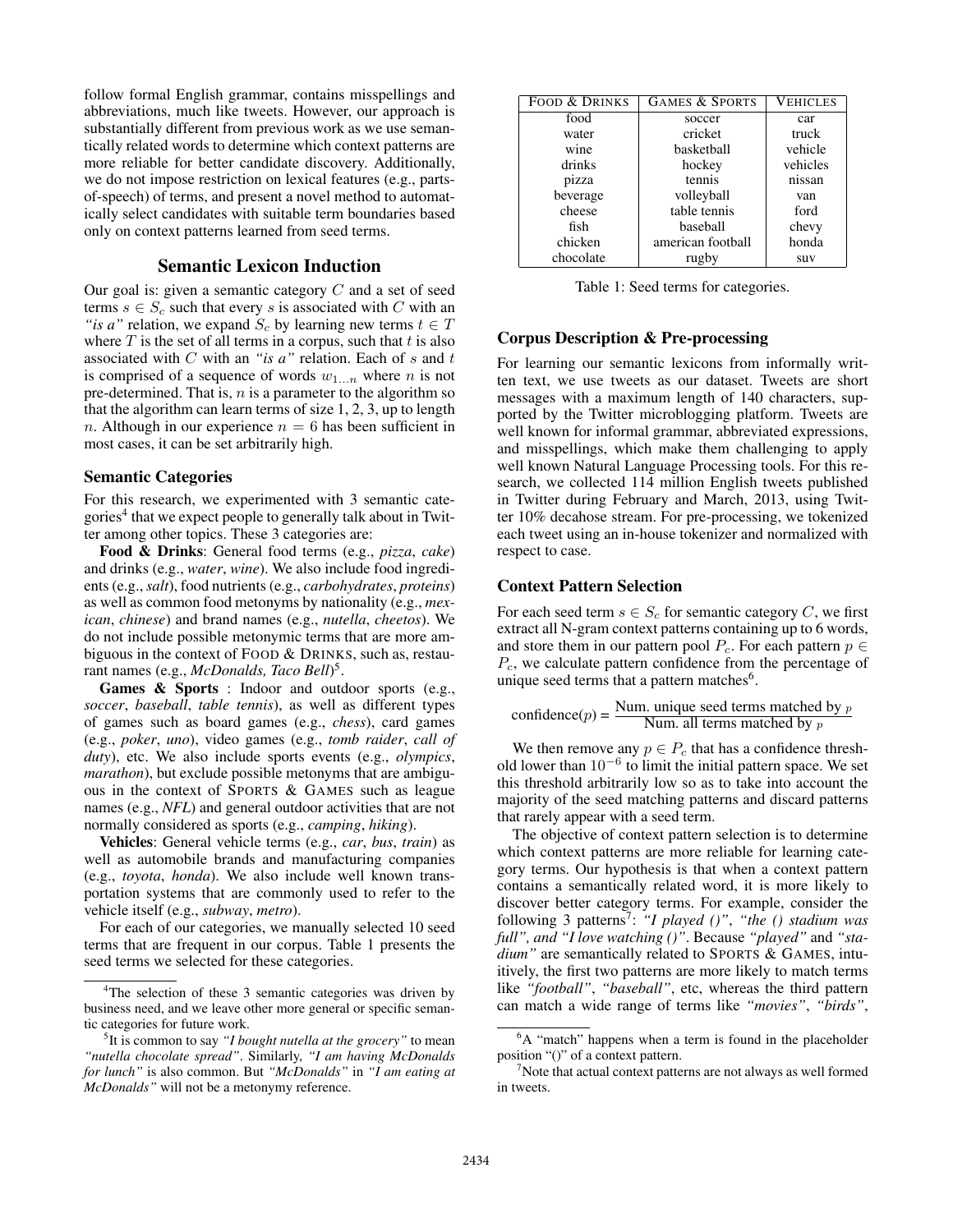*"football"*, etc. It is also important to note that having a semantically related term does not always guarantee a relevant candidate. For example, *"I played (violin)"* and *"the (Liverpool) stadium was full"* are both likely matches. However, we expect that the patterns that contain a semantically related term will substantially restrict the candidate space.

Finding semantically related terms is a different research problem in itself, and is out of our research scope. In principle, any semantic similarity tool should work, and in this research we do not intend to compare how well different semantic similarity tools perform. We use a freely available tool, DISCO (Kolb 2008), to provide us with semantically related words, generated from first order word collocations. For each seed term  $s \in S_c$  for our category C, we obtain the first 200 semantically related words using DISCO. We then take a union of the generated words, and create the set of semantically related words  $W_c$  for category  $C$ . For each pattern  $p \in P_c$ , we then keep p in  $P_c$  only if p contains any  $w \in W_c$ .

#### Candidate Term Discovery

For the next stage of our learning, we search our entire tweet corpus to find any term that is matched by a pattern  $p \in P_c$ , and extract all terms  $t_{w1...wm}$ . As the resulting set of candidates is too large to consider all of them for our subsequent stages of lexicon induction, we select a smaller subset of candidates within our budget that we want to further evaluate with more expensive computations. To select this smaller subset, we score all the candidates by counting the number of unique patterns in  $P_c$  that extract them, and rank the candidates based on this score in descending order. We then take the top 2000 candidates as our initial set of candidates  $T_c$  for category C.

## Candidate Term Boundary

One of the novel contributions of our research is to select candidates with more appropriate term boundaries. To illustrate the challenge, consider the context pattern *"I ate ()"*. While at a first glance, it may seem like a reliable context pattern to extract FOOD terms, in reality, this context pattern may potentially extract terms like *"sandwich"*, *"sandwich today"*, *"sandwich today at"*, *"sandwich today at lunch"*, *"sandwich today at lunch with"*, *"sandwich today at lunch with ketchup"*, etc. Moreover, all these extracted terms may also potentially match many other semantically related patterns such as *"I was eating ()"*, *"it was a delicious ()"*, *"Went to McDonalds and had a ()"*, etc.

Even when terms are surrounded by context patterns from two sides, with indefinite or large term lengths, the patterns are not guaranteed to extract terms with suitable boundaries. For example, the context pattern *"I was eating () yesterday"* may potentially extract candidates such as *"I was eating (sandwich with a friend) yesterday"* or *"I was eating (sandwich when my friend called) yesterday"*, etc. This issue is less likely to occur when noun phrase chunks or only head nouns are used as can be seen in related work (e.g., (Thelen and Riloff 2002; Pantel et al. 2009)). However, since such linguistic tools work less reliably for tweets (Gimpel et al.

2011; Foster et al. 2011), we propose the following novel solution in this research.

We classify context patterns based on their position relative to term matches: rightmost-patterns include patterns for which seeds match only on the right-hand side (e.g., , *"I was eating ()"*), leftmost-patterns are those where seeds match only on the left side (e.g., *"() for dinner"*), and middle patterns have text on both sides of matching seeds (e.g., *"eating () for dinner"*). Our hypothesis is that term candidates with good term boundaries will match left, right and middle patterns, while terms with unsuitable boundaries will not always match all three. For example, a non-ideal term such as *"sandwich today with"* will match left-patterns like *"I ate ()"*, *"I was eating ()"* or *"It was a delicious ()"*, but it will be less likely to also match right-patterns like *"() for dinner"*, *"() with cheese"*, etc.

To validate this hypothesis, we built a pattern pool (length 1 to 6 words) from a random selection of 10,000 tweets for each seed and candidate term. We then create 3 pattern subsets  $P_{c,t,l}$ ,  $P_{c,t,r}$  and  $P_{c,t,m}$ , where l, r or m indicates the *leftmost*, *rightmost* or *middle* position in a pattern where the candidate term t is matched. Similarly, we also create  $P_{c,S,l}$ ,  $P_{c,S,r}$  and  $P_{c,S,m}$ , depending upon the position in a pattern where a seed term  $s \in S_c$  is matched.

We rate how well a candidate's boundary "fits" by looking for respective seed matching patterns that also match the candidate to the left, right and middle. The position score *PS*, at positions  $pos \in \{l, r, m\}$  for a candidate term t is computed by the number of patterns that match both  $t$  and any given seed in S. Scores are compressed in logspace to make them less sensitive to small differences in counts.

$$
PS_{c,t}(pos) = log(P_{c,S,pos} \cap P_{c,t,pos}|)
$$

Finally, the term boundary score  $TBS_{c,t}$  is computed by taking the harmonic mean of the position scores. The intuition is that a candidate with suitable term boundary should have high scores for all three positions, whereas candidates with fewer patterns in common with the seeds at any of the positions will get a lower score.

$$
\frac{TBS_{c,t}}{PS_{c,t}(l)*PS_{c,t}(m)*PS_{c,t}(r)}
$$
  

$$
\frac{3*PS_{c,t}(l)*PS_{c,t}(m)*PS_{c,t}(r)}{PS_{c,t}(l)*PS_{c,t}(l)*PS_{c,t}(r)+PS_{c,t}(m)*PS_{c,t}(r)}
$$

We keep only the candidates that pass a minimum score threshold. We use the average term boundary score for all  $t \in T_c$  to only keep the candidates that has a  $TBS$  greater than the average.

#### Candidate Term Ranking

The last stage of our lexicon induction is the candidate ranking. To rank the candidate terms, we use only the most reliable patterns that extract them. Although we initially selected the patterns in  $P_c$  by exploiting semantically related words (top 200 words for each seed  $s \in S$ ) obtained using DISCO (Kolb 2008), the generated word sets are far from perfect, and do not always guarantee semantically related words. To overcome this issue, we only keep a smaller subset of the patterns from  $P_c$  that we feel confident about. To do that, first we score each context pattern  $p \in P_c$  by counting how many unique seeds from  $S$  are extracted by each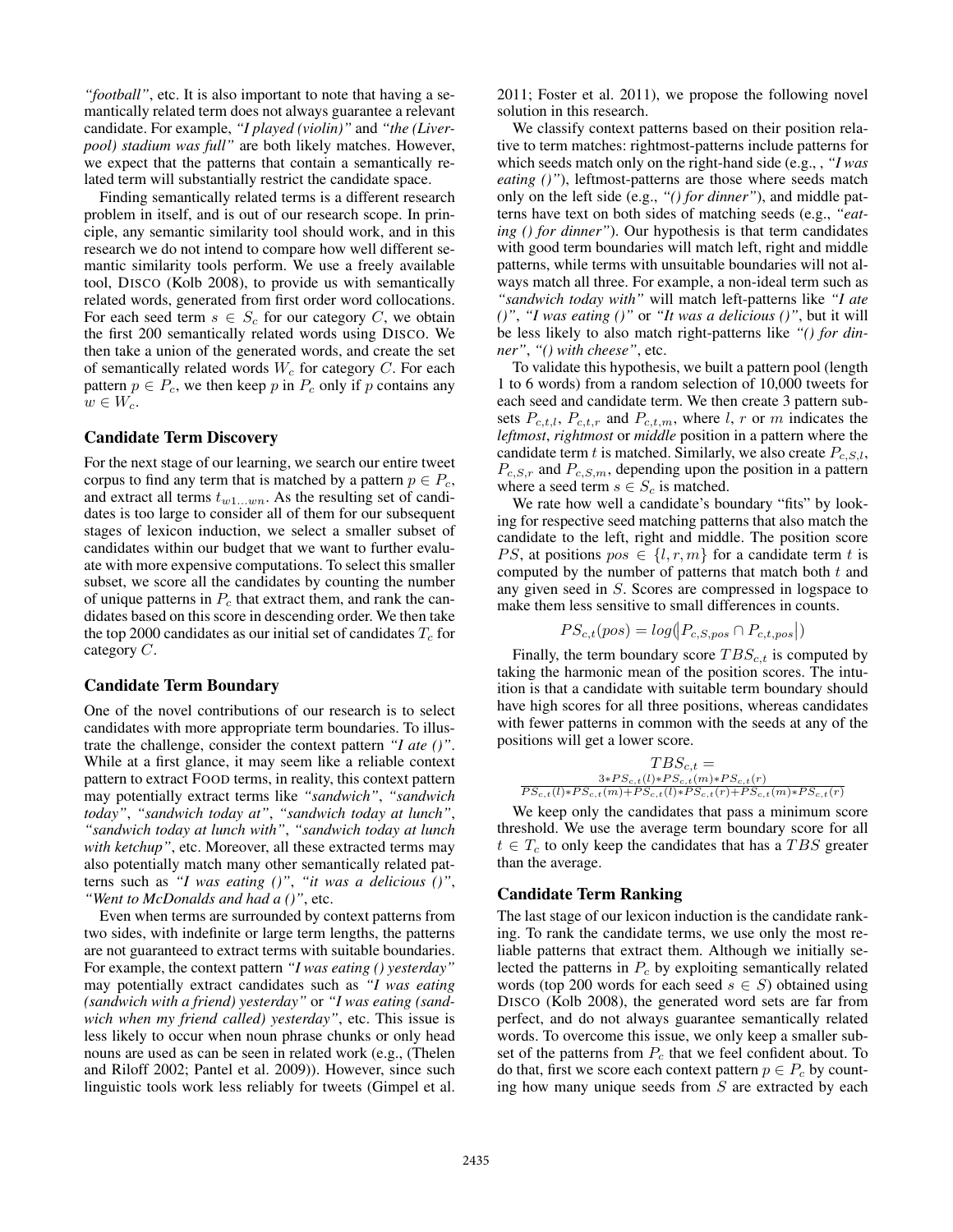pattern  $p$ . Then we rank the patterns by this score in descending order, and keep only the top 20% of the patterns ranked by the score.<sup>8</sup>

To rank the candidates, our hypothesis is that if a candidate term  $t$  actually belongs to the semantic category  $C$ , then among all the patterns that extract  $t$ , the percentage of semantically related reliable unique patterns will be much higher. To approximate this ratio for  $t$ , we use our larger pattern pool  $\widehat{P}_{c,t}^*$  created from the randomly selected 10,000 tweets for each candidate term  $t \in T_c$ . We then score t by counting how many of the patterns in  $P_c$  occurs among the patterns in  $P_{c,t}^*$  and then taking the ratio.

$$
score(t) = \frac{\text{num patterns in } P_c \text{ that appears in } P_{c,t}^*}{\text{num patterns in } P_{c,t}^*}
$$

Finally, we create a ranked list of the candidate terms for category C based on this calculated score, and take the top 200 terms for evaluation. Table 2 presents examples of the category terms taken from top 30 lexicon entries generated by our approach.

| <b>FOOD &amp; DRINKS</b> | <b>SPORTS &amp; GAMES</b> | <b>VEHICLE</b> |
|--------------------------|---------------------------|----------------|
| cornbread                | basket ball               | golf cart      |
| grilled chicken          | field hockey              | jeep           |
| mac n cheese             | flag football             | snowmobile     |
| chicken wings            | water polo                | first car      |
| asparagus                | vball                     | lorry          |
| hotdogs                  | quidditch                 | motorbike      |
| tofu                     | footie                    | minivan        |
| hot wings                | high school football      | school bus     |
| lucky charms             | frisbee                   | race car       |
| sausages                 | ice hockey                | moms car       |
| porridge                 | scrabble                  | hummer         |
| buffalo chicken          | snooker                   | tractor        |
| ramen noodles            | hide and seek             | motorcycle     |
| chocolate chip cookies   | dodgeball                 | limo           |
| fried rice               | nethall                   | lexus          |
| pizza rolls              | guitar hero               | ferrari        |
| chocolate covered-       | high school-              | motor-         |
| strawberries             | basketball                | vehicle        |
| grits                    | beer pong                 | benz           |
| hot dogs                 | club penguin              | bentley        |
| crawfish                 | paintball                 | porsche        |

Table 2: Example of category terms taken from the top 30 learned terms.

Evaluation

# Baselines

To compare the quality of our lexicons with previous work, we used two widely cited approaches: DISCO (Kolb 2008) and BASILISK (Thelen and Riloff 2002). In order to directly evaluate scoring functions and control for potential differences in implementation details, we provided both systems with the same list of 2000 candidates  $T_c$ , and used the systems to score and rank the list.

For our first comparison, we use DISCO, which allows to retrieve semantic similarity between arbitrary words using methods that leverages distributional similarity. Kolb (2008) showed that second order word collocations improve over first order for finding semantically similar terms. Therefore, for each term  $t$  in  $T_c$ , we retrieve the similarity scores from DISCO using second order word collocations with our category names<sup>9</sup>, and keep the highest similarity score for each term  $t \in T_c$ . We then rank the list with this score and take the top 200 terms. For a second comparison, we retrieve similarity scores with the seed words of each category. We refer to these lists as *"Disco SimCat"* and *"Disco SimSeed"*.

For our next comparison, we use BASILISK – an iterative bootstrapping algorithm that learns a few words per iteration to incrementally expand categories. We first provided BASILISK with all context patterns in our  $P*_c,t$  for all candidate term  $t \in T_c$  for category C, which we previously generated by collecting 10,000 tweets for each  $t \in T_c$ . Since BASILISK only learns head nouns, we presented to BASILISK all multiword terms of our candidate list as single token terms by replacing whitespaces with underscore. We then ran BASILISK in multi-category mode with improved conflict resolution for a single iteration.

It is important to mention that BASILISK was originally designed as a bootstrapping algorithm to iteratively build lexicons, and using BASILISK for a single iteration limits its capabilities. However, as iterative learning is beyond the scope of this research, for the sake of comparison we only compare with a single iteration of BASILISK. By design, to limit candidate space, BASILISK chooses only 20 seedmatching patterns in the first iteration, and only evaluates candidate terms that are matched by these 20 patterns. As a result, the generated list of candidates in the single iteration from BASILISK was very small compared to ours – they only contained 30, 18 and 17 terms for our 3 categories. Therefore, we also reimplemented and evaluated *AvgLog* and *Diff*, BASILISK's two candidate scoring function on the candidates generated by our approach.

$$
\text{AvgLog}(t) = \frac{\sum_{p} \log_2(F_p + 1)}{|P_{c,t}^*|}
$$

Here,  $|P_{c,t}^*|$  is the number of patterns that extract term t for category  $C$ , and  $F_p$  is the distinct number of seeds extracted by each pattern  $p \in p_{c,t}^*$ .

$$
Diff(t) = AvgLog(t, c) - max_{c \neq c_o} AvgLog(t, c_o)
$$

We then rank the candidates based on both of these scores separately and take the top 200 terms for each category. We refer to these learned lexicons as *Basilisk 1-iter*, *Basilisk AvgLog*, *Basilisk Diff*.

#### Gold Standard

For each semantic category, we combined the 200 candidate terms generated by each of the methods, and provided them to two annotators without indication to which method produced which candidate. The annotators were then given clear annotation guidelines along with category definitions

<sup>&</sup>lt;sup>8</sup>This threshold is determined from empirical observation of the ranked context patterns in our study.

<sup>9</sup>We use both singular and plural forms (e.g., *"vehicle"* and *"vehicles"* for the category VEHICLE)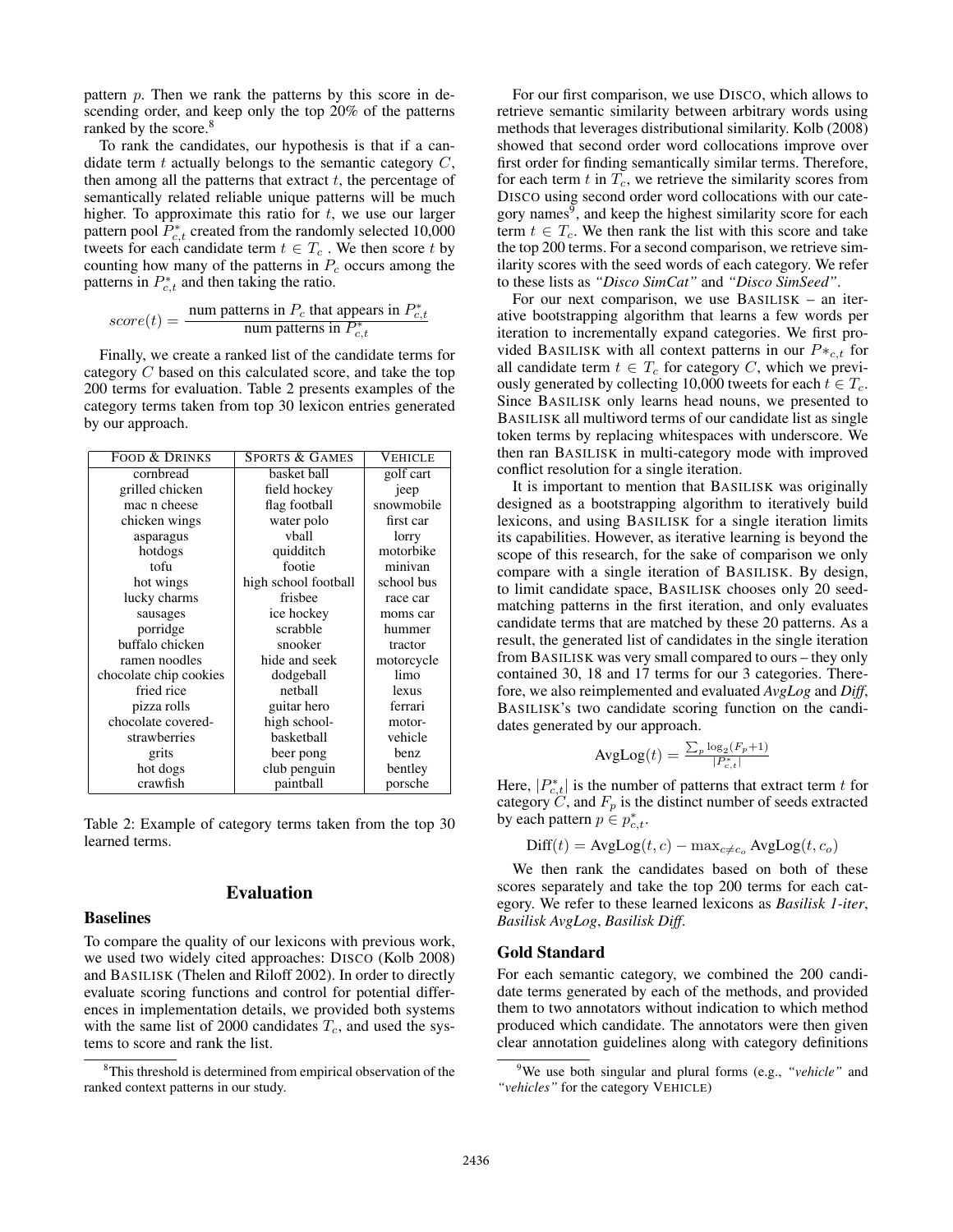|                        | FOOD & DRINKS |         |     | <b>SPORTS &amp; GAMES</b> |         |     | <b>VEHICLE</b> |     |         |     |     |     |
|------------------------|---------------|---------|-----|---------------------------|---------|-----|----------------|-----|---------|-----|-----|-----|
| <b>Lexicon Sizes</b>   | 25            | 50      | 75  | 100                       | 25      | 50  | 75             | 100 | 25      | 50  | 75  | 100 |
| <b>Basilisk</b>        |               |         |     |                           |         |     |                |     |         |     |     |     |
| Basilisk 1-iter        | .75           | .63(30) |     |                           | .78(18) |     |                |     | .65(17) |     |     |     |
| <b>Basilisk AvgLog</b> | .56           | .70     |     | .76                       | .48     | .66 | .73            | .75 | .04     | .10 | .12 | .19 |
| <b>Basilisk Diff</b>   | .88           | .86     | .83 | .86                       | .68     | .74 | .79            | .76 | .04     | .20 | .28 | .35 |
| Disco                  |               |         |     |                           |         |     |                |     |         |     |     |     |
| Disco SimCat           | .80           | .76     | .79 | .78                       | .88     | .70 | .56            | .45 | .84     | .74 | .56 | .46 |
| Disco SimSeed          | .76           | .78     | .81 | .84                       | .88     | .64 | .49            | .41 | .80     | .68 | .57 | .50 |
| RelW                   |               |         |     |                           |         |     |                |     |         |     |     |     |
| RelW                   | .64           | .74     | .79 | .79                       | .52     | 74  | .79            | .80 | .04     | .12 | .27 | .35 |
| RelWBound              | 1.00          | .98     | .95 | .92                       | .96     | .92 | .88            | .83 | .88     | .78 | .67 | .57 |

Table 3: Accuracy of the induced lexicons up to top 100 terms.

and examples, and were asked to assign category membership to each term. The annotators were also instructed to only assign a semantic category to a term if the term had a right term boundary. Cohen's Kappa  $(\kappa)$  was 0.86, indicating high agreement between the annotators. We then used the annotated lists as our gold standard for evaluating the generated lexicons.

### **Results**

To compare the lexicons, we use accuracy as our evaluation metric where a term is considered "accurate" only if it has been assigned the right semantic class and it has the right term boundary. Table 3 shows the accuracy of the lexicons up to first 100 terms. *Basilisk 1-iter*, although very short, shows that it learned terms in all three categories with reasonable accuracy, but the accuracy is still much lower compared to the other systems. Comparatively, *Basilisk AvgLog* ranked more terms with good accuracy for FOOD & DRINKS and SPORTS & GAMES. *Basilisk Diff* performed substantially better than *Basilisk AvgLog* in all three categories. Both methods performed poorly for VEHICLE. An analysis of the lexicons suggested that many terms were selected earlier in the lexicon that did not have the right term boundaries. Some of the example terms with incorrect term boundaries that *Basilisk Diff* selected are: *"want some chicken"*, *"chocolate right now"* under FOOD & DRINKS and *"broken legs after motorcycle"*, *"car lol"*, etc. under VEHICLE.

Next, the two DISCO lexicons: *Disco SimCat* and *Disco SimSeed* worked reasonably well for FOOD & DRINKS, but only at the earlier section of the lexicons for SPORTS & GAMES and VEHICLE. We found that the DISCO lexicons failed to recognize many informal terms people use to refer to sports in tweets (e.g., *"college ball"*) and terms that do not have Wikipedia articles of their own (e.g., *"race car"*).

In the the last two rows of Table 3, the *RelW* row refers to our approach that ranks the candidates using semantically related patterns, but do not use the term boundary detection method. The accuracy is close to *Basilisk Diff* and *Disco SimSeed* for FOOD & DRINKS and close to *Basilisk Diff* for the other two categories. Notably, it did not perform well at the beginning as many terms were included in the lexicons in the top positions that did not have the right term boundaries. This demonstrates the necessity of a method that is able select terms with meaningful boundaries.

The last row in Table 3 presents the accuracy of our learned lexicons, *RelWBound*, that uses the selection of terms with suitable boundary, and also ranks the terms using semantically related patterns. We find that in all three categories, *RelWBound* was able to consistently learn terms with much higher accuracy than all the other systems. An important point to note is that for the first 100 terms, the accuracy of *RelW* kept increasing as the lexicon sizes increased, but the accuracy for *RelWBound* started decreasing slowly. Further analysis of the learned lexicons revealed that as *RelW-Bound* learned many of the right category members sooner, the scope of learning more correct terms from the initial candidate list became limited. Also, the method for discarding terms with non-ideal boundaries is not perfect, and *RelW-Bound* occasionally discarded a few terms that indeed had the right term boundaries.

We additionally looked into how many of the learned terms do not exist in WordNet (Miller 1995), which is a well known resource for semantic knowledge. We found that among the correct terms from the first 100 that *Rel-WBound* learned for each category, 21.74% of the terms in FOOD & DRINKS, 48.49% of the terms in SPORTS & GAMES and 24.56% of the terms in VEHICLE do not exist in WordNet. The reason can be attributed to informal mentions (e.g., *"mac n cheese"*, *"footy"*, *"lax"*), multiword terms not present in wordnet (e.g., *"pizza rolls"*, *"beer pong"*), brand names (e.g., *"kool aid"*, *"bmw"*, *"ferrari"*) and recently created video games (e.g., *"candy crush"*, *"temple run"*) and sports (e.g., *"quidditch"*).

Finally, Figure 1 shows the growth rate of the lexicons up to first 200 ranked terms, by method from each system demonstrating higher accuracy early on. We see that all methods had a consistently high expansion rate for FOOD. This is not surprising because people frequently talk about FOOD in Twitter. The decreased expansion rate of *Disco SimCat* in the other two categories can be attributed to many informal terms that *Disco* failed to recognize. As *Basilisk Diff* was given all the candidate terms transformed into single tokens, it eventually found many category terms, but not until later in the lexicons. On the contrary, *RelWBound*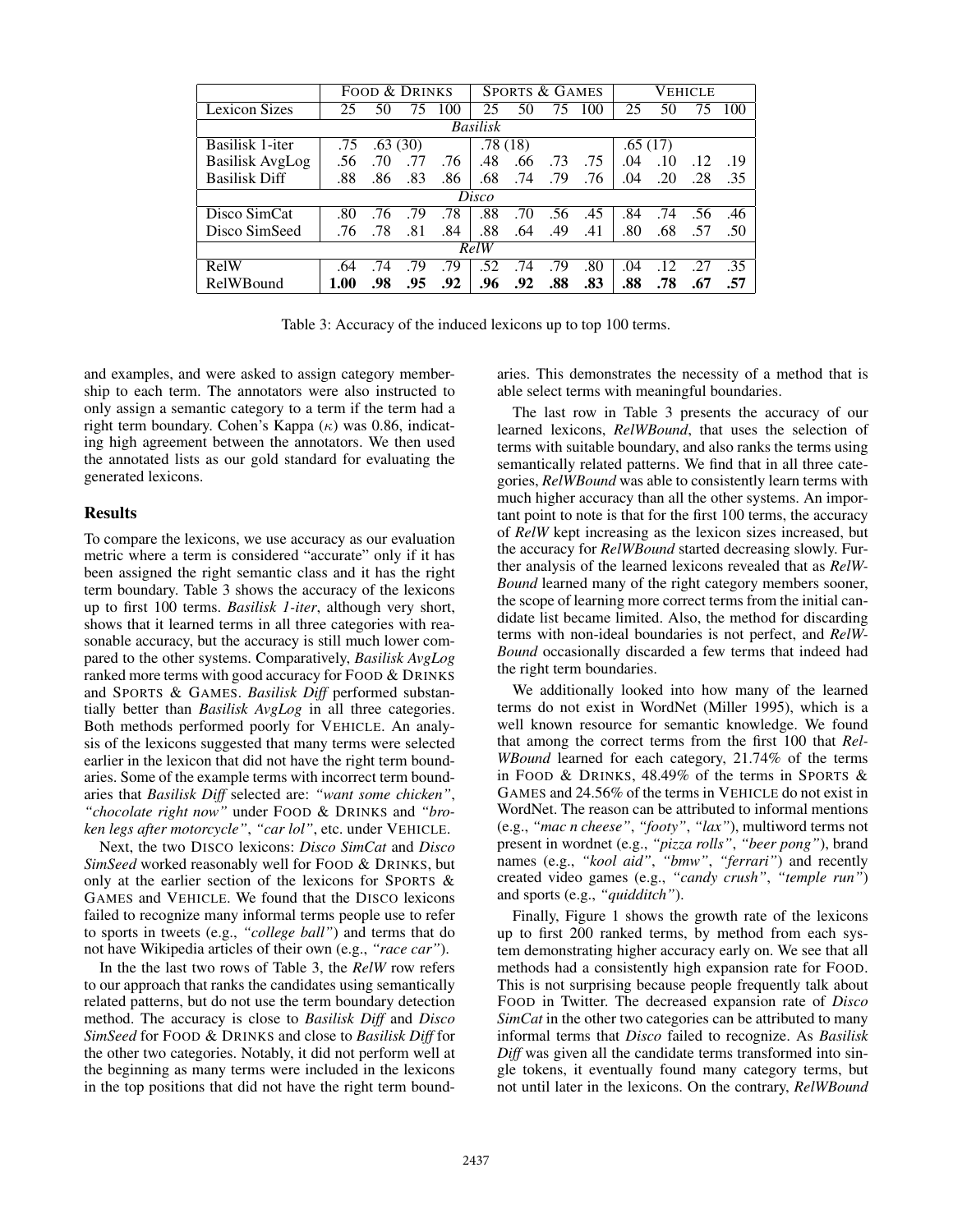

Figure 1: Lexicon Growth Rate Comparison

found more terms with ideal boundaries early on and had a steeper expansion rate than the other systems. As good accuracy and faster expansion rate are essential for iterative lexicon induction algorithms to steer the learning in the right direction as early as possible, this also makes our method promising for iterative lexicon induction, which we leave as our future work direction.

# Conclusion

We presented a semantic lexicon induction method that is general enough to be able to learn semantic lexicons even from the informal text of Twitter. We demonstrated that our novel contribution of using semantically related words to select context patterns is reliable for discovering and ranking category members. Our approach did not explicitly impose pre-defined term boundary restriction, rather discovered category members with suitable term boundaries by comparing their context patterns with known category members. As future work direction, we will use the approach to learn lexicons in iterative learning framework.

# Acknowledgments.

The authors would like to thank Professor Ellen Riloff (University of Utah), and the AAAI reviewers for their valuable feedback.

## References

Budanitsky, A., and Hirst, G. 2006. Evaluating wordnetbased measures of lexical semantic relatedness. *Comput. Linguist.* 32(1):13–47.

Carlson, A.; Betteridge, J.; Hruschka, Jr., E. R.; and Mitchell, T. M. 2009. Coupling semi-supervised learning of categories and relations. In *Proceedings of the NAACL HLT 2009 Workshop on Semi-Supervised Learning for Natural Language Processing*, SemiSupLearn '09, 1–9. Stroudsburg, PA, USA: Association for Computational Linguistics. Coden, A.; Gruhl, D.; Lewis, N.; Tanenblatt, M.; and Terdiman, J. 2012. Spot the drug! an unsupervised pattern matching method to extract drug names from very large clinical corpora. In *Healthcare Informatics, Imaging and Systems Biology (HISB), 2012 IEEE Second International Conference on*, 33–39.

Curran, J. R.; Murphy, T.; and Scholz, B. 2007. Minimising semantic drift with mutual exclusion bootstrapping. *Proceedings of the Conference of the Pacific Association for Computational Linguistics* 172–180.

Curran, J. R. 2004. *From Distributional to Semantic Similarity*. Ph.D. Dissertation, University of Edinburgh, Edinburgh, UK.

De Benedictis, F.; Faralli, S.; and Navigli, R. 2013. Glossboot: Bootstrapping multilingual domain glossaries from the web. In *Proceedings of the 51st Annual Meeting of the Association for Computational Linguistics (Volume 1: Long Papers)*, 528–538. Sofia, Bulgaria: Association for Computational Linguistics.

Etzioni, O.; Cafarella, M.; Downey, D.; Popescu, A.-M.; Shaked, T.; Soderland, S.; Weld, D. S.; and Yates, A. 2005. Unsupervised named-entity extraction from the web: An experimental study. *Artif. Intell.* 165(1):91–134.

Foster, J.; etinoglu, .; Wagner, J.; Roux, J. L.; Hogan, S.; Nivre, J.; Hogan, D.; and van Genabith, J. 2011. #hardtoparse: Pos tagging and parsing the twitterverse. In *Analyzing Microtext*, volume WS-11-05 of *AAAI Workshops*. AAAI.

Gimpel, K.; Schneider, N.; O'Connor, B.; Das, D.; Mills, D.; Eisenstein, J.; Heilman, M.; Yogatama, D.; Flanigan, J.; and Smith, N. A. 2011. Part-of-speech tagging for twitter: Annotation, features, and experiments. In *Proceedings of the 49th Annual Meeting of the Association for Computational Linguistics: Human Language Technologies: Short Papers - Volume 2*, HLT '11, 42–47. Stroudsburg, PA, USA: Association for Computational Linguistics.

Kolb, P. 2008. DISCO: A Multilingual Database of Distributionally Similar Words. In Storrer, A.; Geyken, A.; Siebert, A.; and Würzner, K.-M., eds., *KONVENS* 2008 –